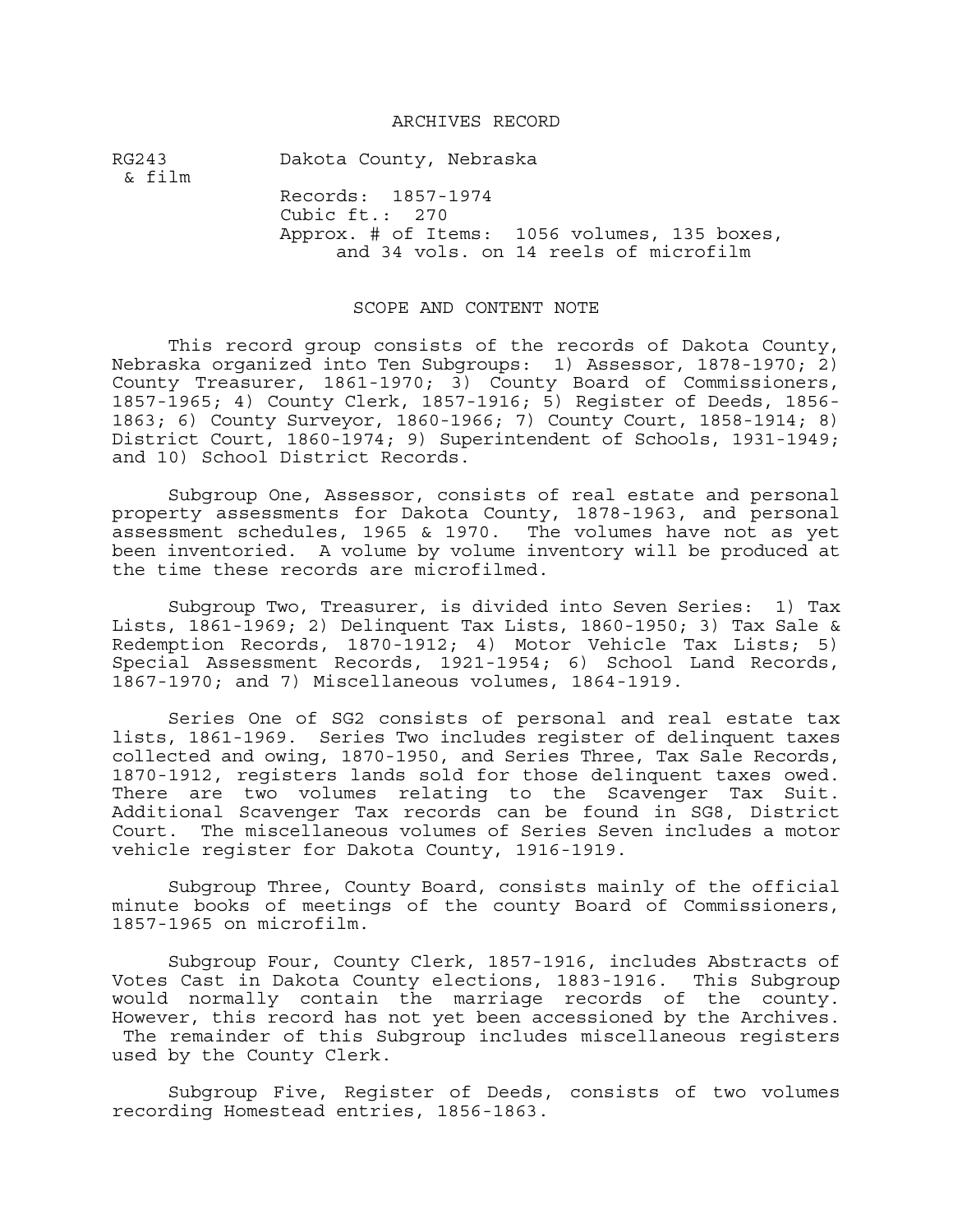## ADDED ENTRIES:

TAXATION OF PERSONAL PROPERTY--NEBRASKA--DAKOTA COUNTY PERSONAL PROPERTY--NEBRASKA--DAKOTA COUNTY TAXATION--NEBRASKA--DAKOTA COUNTY REAL PROPERTY--VALUATION--NEBRASKA--DAKOTA COUNTY SCHOOL LANDS--NEBRASKA--DAKOTA COUNTY MOTOR VEHICLES--REGISTRATION--NEBRASKA--DAKOTA COUNTY COUNTY GOVERNMENT--RECORDS AND CORRESPONDENCE ELECTIONS--NEBRASKA--DAKOTA COUNTY LAND CLAIM ASSOCIATIONS--NEBRASKA--DAKOTA COUNTY LAND TITLES--NEBRASKA--DAKOTA COUNTY SURVEYS--NEBRASKA--DAKOTA COUNTY ROADS--NEBRASKA--DAKOTA COUNTY COUNTY COURTS--NEBRASKA--DAKOTA COUNTY PROBATE RECORDS--NEBRASKA--DAKOTA COUNTY NATURALIZATIONS--NEBRASKA--DAKOTA COUNTY DISTRICT COURTS--NEBRAKSA--DAKOTA COUNTY DIVORCES--NEBRASKA--DAKOTA COUNTY INSANE--COMMITMENT AND DETENTION Chronological Index - 13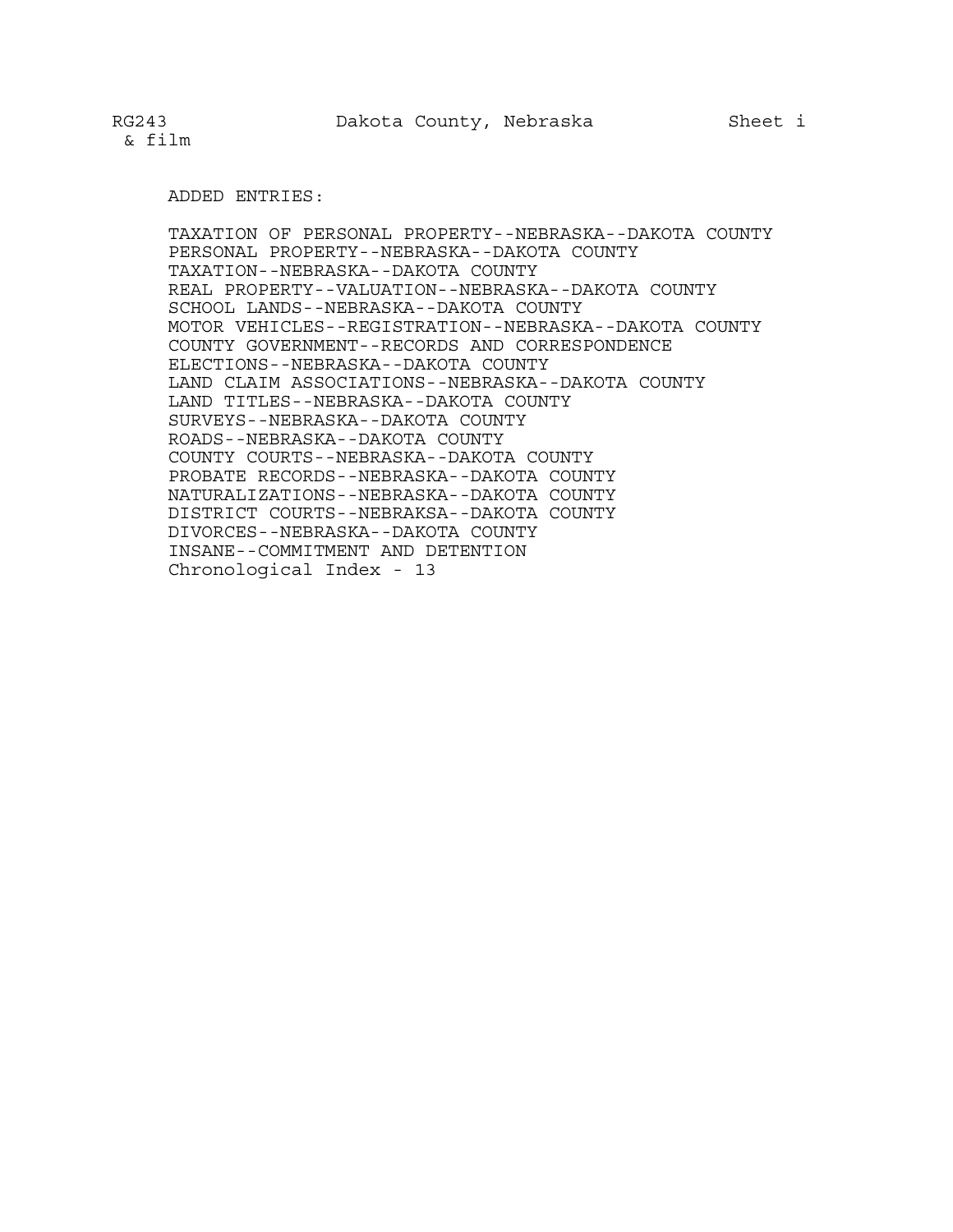Subgroup Six, Surveyor (on microfilm), is divided into three series: 1) Survey Record, 1871-1966; 2) Bridge Record, 1939; and 3) Road Records, 1884-1945. Also included in this subgroup but not on microfilm is a volume of Road Plats, 1860. An additional Road Register can be found in SG3, Series Two, 1889-1909.

Subgroup Seven, County Court, is divided into Five Series: 1) Justice of the Peace Dockets, 1871-1905; 2) Court Calendars, 1868- 1877; 3) Probate Records, 1858-1894; 4) Judge's Dockets, 1877-1902; and 5) Miscellaneous Volumes, 1890-1914. After further inventory and inspection it may be determined that the calendars and bar dockets may relate to Subgroup Eight, District Court.

Subgroup Eight, District Court, is divided into Ten Series: 1) Naturalization Records, 1862-1955; 2) General Index, 1860-1942; 3) Appearance Dockets, 1867-1973; 4) Complete Record, 1867-1973; 5) Daily Journals, 1867-1973; 6) Civil & Criminal Case Files, 1860- 1973; 7) Trial Dockets and Court Calendars, c.1867-1974; 8) Judgement & Execution Dockets, n.d.; 9) State Tax Suit, 1905-1931; and 10) Miscellaneous Volumes.

Series One of this subgroup, Naturalization Records, are on microfilm. Please note that volumes appear out of order on microfilm. Petition & Record Vol. #2 may not have been used as dates from v.1 - v.3 are continuous. Also, Volume #1, Petition & Record was received after original filming was completed and appears on the last reel of this series. The index reel contains a very short and incomplete index to the Dakota County Naturalizations. Patrons are advised to refer to the indexes at the beginning of each volume.

Series Two, General Index, 1860-1942, exists on two reels of microfilm.

Series 3-5, recently accessioned have not yet been inventoried and a volume by volume listing is not available. The Appearance Dockets of Series Three are arranged by case number in the volumes.

 There were two series of numbers used for cases in Dakota County District Court. Series one of numbering runs from 1867-1884. Renumbering began sometime in 1884 and continues throughout the remaining case files of Series Six through #8888 (1973). The Territorial Nebraska District Court records are located in RG058, Nebraska Territory. Territorial District Courts. The missing cases listed under the criminal case files may very well refer to civil case numbers. The case file accessions of 1989 & 1992 have not yet been inventoried and it is not known if any cases are missing.

The miscellaneous volumes of Series Ten include the first record of insanity hearings in Dakota County.

Subgroup Nine consists of School District Teachers' reports to the County Superintendent of Schools, 1931-1933 and 1948-1949.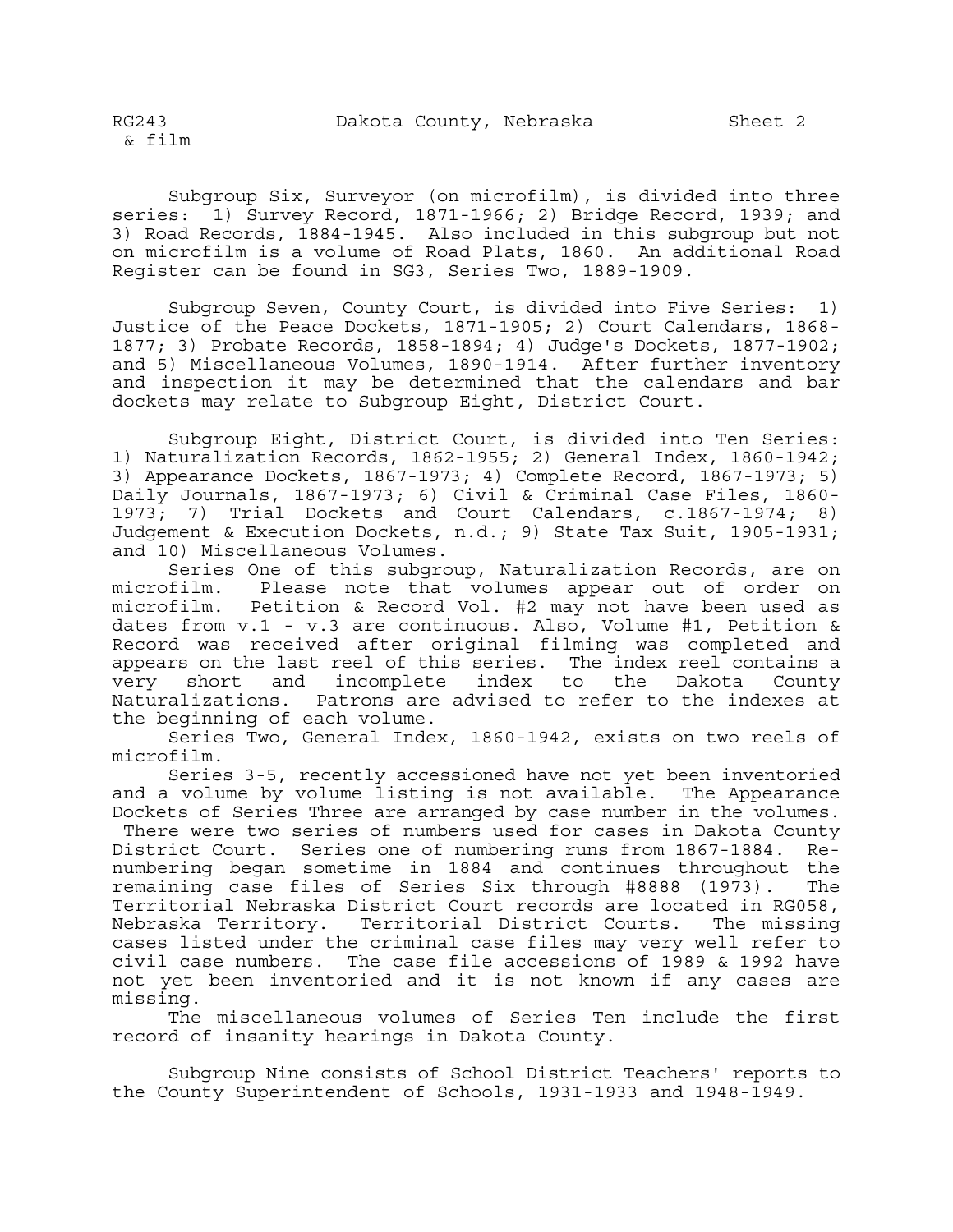RG243 Dakota County, Nebraska Sheet 3

& film

## PRELIMINARY DESCRIPTION

| SUBGROUP ONE ASSESSOR, 1878-1970        |                                                                                                                                                                                                         |
|-----------------------------------------|---------------------------------------------------------------------------------------------------------------------------------------------------------------------------------------------------------|
| v.1-531 (not inventoried)<br>$v.1 - 21$ | Personal & Real Estate Assessments, 1878-1963<br>Recapitulations, 1909-1921, 1964-1965<br>v.1-3 Personal Assessments, 1965<br>v.1-3 Personal Assessments, 1970<br>v.1 Abstract of Assessment, 1904-1912 |
| Total: 559 volumes                      |                                                                                                                                                                                                         |
|                                         | Box 1 Misc. Assessment Files, 1949-1950                                                                                                                                                                 |
| SUBGROUP TWO TREASURER, 1860-1970       |                                                                                                                                                                                                         |
|                                         | SERIES ONE TAX LISTS, 1861-1969                                                                                                                                                                         |
|                                         | v.1-208 (not inventoried)<br>Personal & Real Estate Tax Lists, 1861-1955<br>v.1-42 Real & Personal Tax Lists, 1959-1969<br>v.1-24 Tax Lists, 1893<br>v.1 Personal Tax Record, Emerson Pct., 1928-1947   |
|                                         | SERIES TWO DELINQUENT TAX LISTS, 1860-1950                                                                                                                                                              |
|                                         | v.1-8 Delinquent Tax Lists, 1860-1950                                                                                                                                                                   |
| SERIES THREE                            | TAX SALE & REDEMPTION RECORDS, 1870-1912                                                                                                                                                                |
| V.2<br>V.3                              | v.1 Tax Sale Book, n.d.<br>Scavenger Tax Book, 1870-1912; 1931<br>Scavenger Tax Record, 1912                                                                                                            |
|                                         | SERIES FOUR MOTOR VEHICLE TAX LISTS                                                                                                                                                                     |
| DAKOTA COUNTY.                          | NO MOTOR VEHICLE TAX LISTS HAVE BEEN ACCESSIONED FOR                                                                                                                                                    |
|                                         | SERIES FIVE SPECIAL ASSESSMENTS, 1921-1954                                                                                                                                                              |
| v.5                                     | v.1-4 Paving Tax Record, 1921-1940<br>Special Assessments, 1928-1938                                                                                                                                    |

v.6-7 Special Assessments, 1941-1954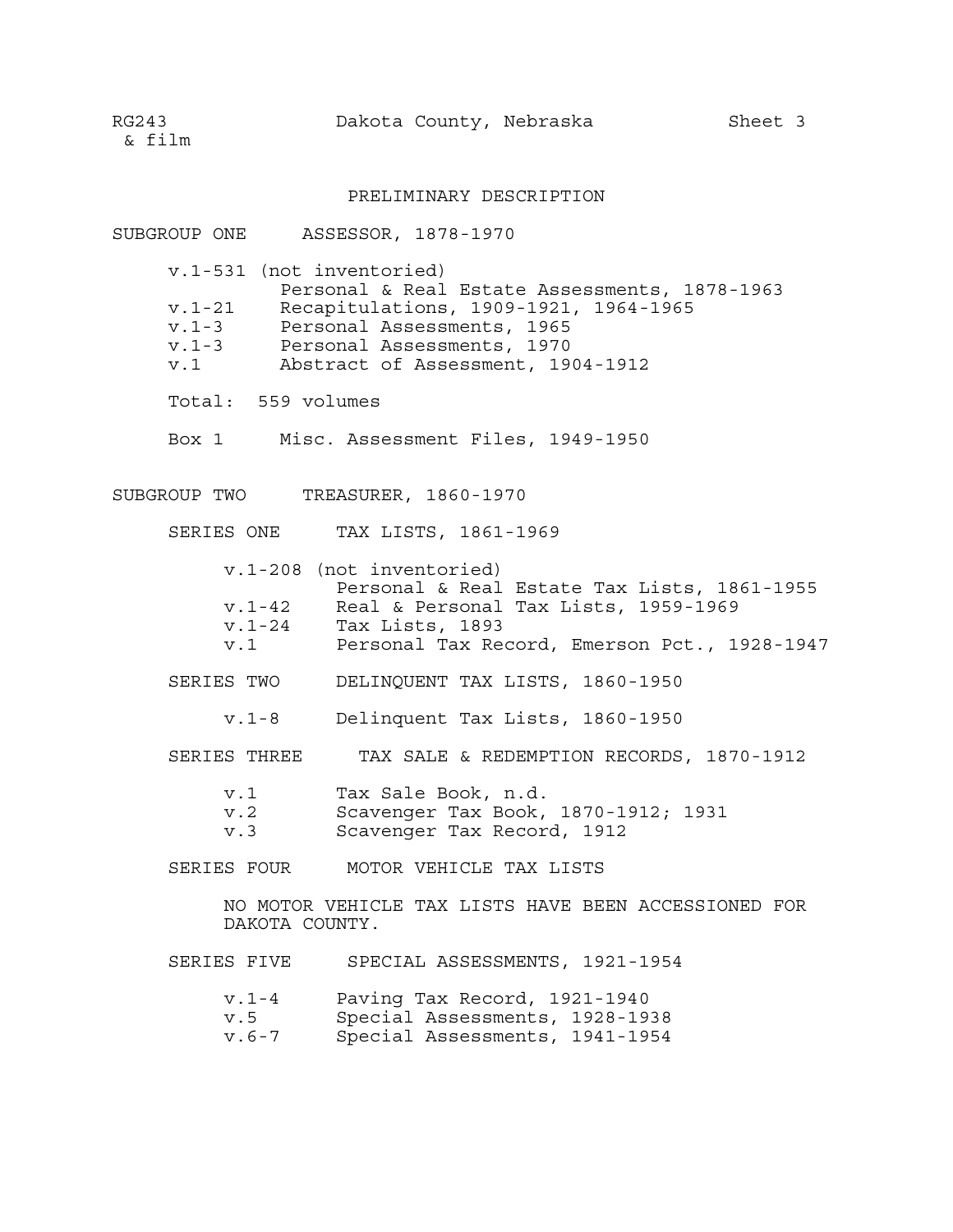RG243 Dakota County, Nebraska Sheet 4

& film

| SUBGROUP TWO |                                                                                                                                                                                   | TREASURER (cont)                                                                                                                                                                                                                                                                                                                                                                                                                                                                       |
|--------------|-----------------------------------------------------------------------------------------------------------------------------------------------------------------------------------|----------------------------------------------------------------------------------------------------------------------------------------------------------------------------------------------------------------------------------------------------------------------------------------------------------------------------------------------------------------------------------------------------------------------------------------------------------------------------------------|
|              | SERIES SIX                                                                                                                                                                        | SCHOOL LAND RECORDS, 1867-1970                                                                                                                                                                                                                                                                                                                                                                                                                                                         |
|              | $v \ldotp 1$<br>v.2<br>v.3<br>v.4<br>v.5<br>v.6                                                                                                                                   | School Lands Sold, 1867<br>School Land Abstract, n.d.<br>Abstract of School Lands Sold, 1868-1885<br>School Land Record, 1891<br>School Land Ledger, 1874-1950<br>School Land Ledger, 1954-1970                                                                                                                                                                                                                                                                                        |
|              | SERIES SEVEN                                                                                                                                                                      | MISCELLANEOUS VOLUMES, 1864-1919                                                                                                                                                                                                                                                                                                                                                                                                                                                       |
|              | v.1<br>v.2<br>v.3                                                                                                                                                                 | Treasurer's Cash Book, 1864-1873<br>Warrant Register, 1864-1877<br>Remittance Register, 1887-1890<br>v.4 Motor Vehicle Register, 1916-1919<br>folio #1 Swamp Papers (ditches), 1884-1901 (Archives Office)                                                                                                                                                                                                                                                                             |
|              |                                                                                                                                                                                   |                                                                                                                                                                                                                                                                                                                                                                                                                                                                                        |
| film         | SERIES ONE<br>v.1a<br>v.2a<br>v.3a<br>$v$ . B<br>$v \cdot C$<br>$v$ . $D$<br>$\mathbf v$ . $\mathbf E$<br>$v\cdot F$<br>V. G<br>V.H<br>$V \cdot J$<br>$\mathrm{v}$ . $\mathrm{K}$ | COMMISSIONERS PROCEEDINGS, 1857-1965<br>January 5, 1857 - July 1, 1861<br>April 1, 1867 - October 3, 1871<br>August 26, 1861 - April 2, 1872<br>April 3, 1872 - November 19, 1881<br>January 10, 1882 - July 15, 1890<br>July 28, 1890 - January 4, 1898<br>January 11, 1898 - March 28, 1908<br>April 25, 1908 - February 20, 1931<br>January 13, 1931 - August 28, 1941<br>September 17, 1941 - June 25, 1953<br>June 17, 1953 - December 20, 1965<br>January 6, 1966 - July 3, 1978 |

MICROFILM RECORD FOR COMMISSIONERS PROCEEDINGS BEGINS ON NEXT PAGE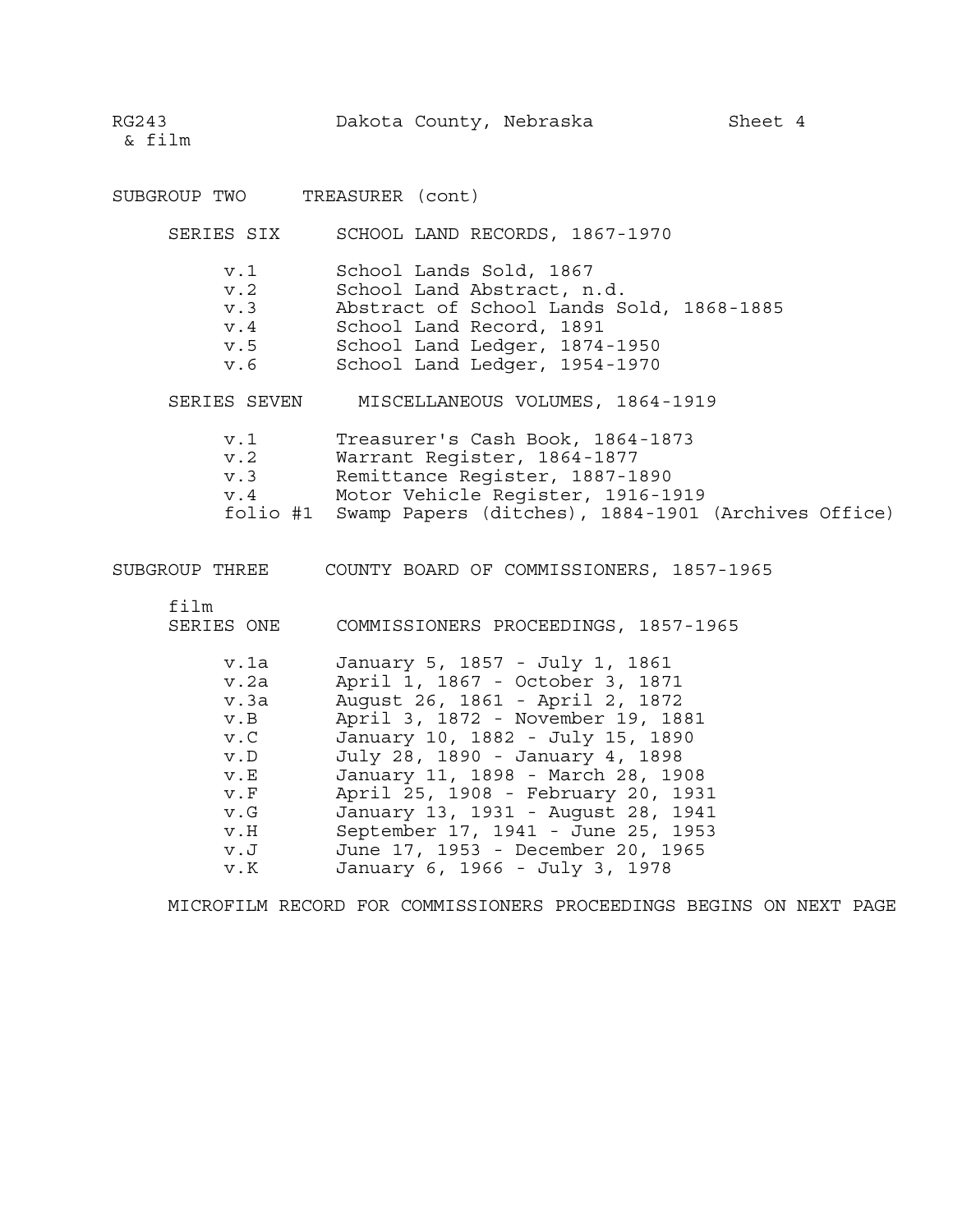SUBGROUP THREE COUNTY BOARD OF COMMISSIONERS film SERIES ONE COMMISSIONERS PROCEEDINGS - MICROFILM RECORD NSHS HAS ON MICROFILM: Reel #1 Commissioners Proceedings, Vol. 1A<br>792 shots p.1 (January 5, 1857) p.1 (January 5, 1857) 1584 pp. thru #16,833 Commissioners Proceedings, Vol. C p.583 (August 6, 1889) NOTE: v.3a, page 21 is missing v.3a filmed before v.2A because of earlier dates Reel #2 Commissioners Proceedings, Vol. C (cont) 815 shots p.584 (September 10, 1889) 1630 pp. thru #16,834 Commissioners Proceedings, Vol. F p.354 (December 31, 1921) NOTE: Vol. E, some blank pp. between 369-618 Reel #3 Commissioners Proceedings, Vol. F (cont) 821 shots p.355 (January 10, 1922) 1642 pp. thru #16,836 Commissioners Proceedings, Vol. H p.355 (January 10, 1922) NOTE: Vol. G, p.132 missed in original filming, retaken & spliced to End of Reel. Reel #4 Commissioners Proceedings, Vol. H (cont) 626 shots p.453 (July 26, 1950) 1252 pp. thru #16,835 Commissioners Proceedings, Vol. J p.590 (December 30, 1965) NOTE: Vol. #"I" void, not used. NOTE: Vol. "J", p.328 is missing. Reel #5 Commissioners Proceedings, Vol. K 523 shots p.1 (January 6, 1966) 1046 pp. thru #19,893 Commissioners Proceedings, Vol. K p.555 (July 3, 1978)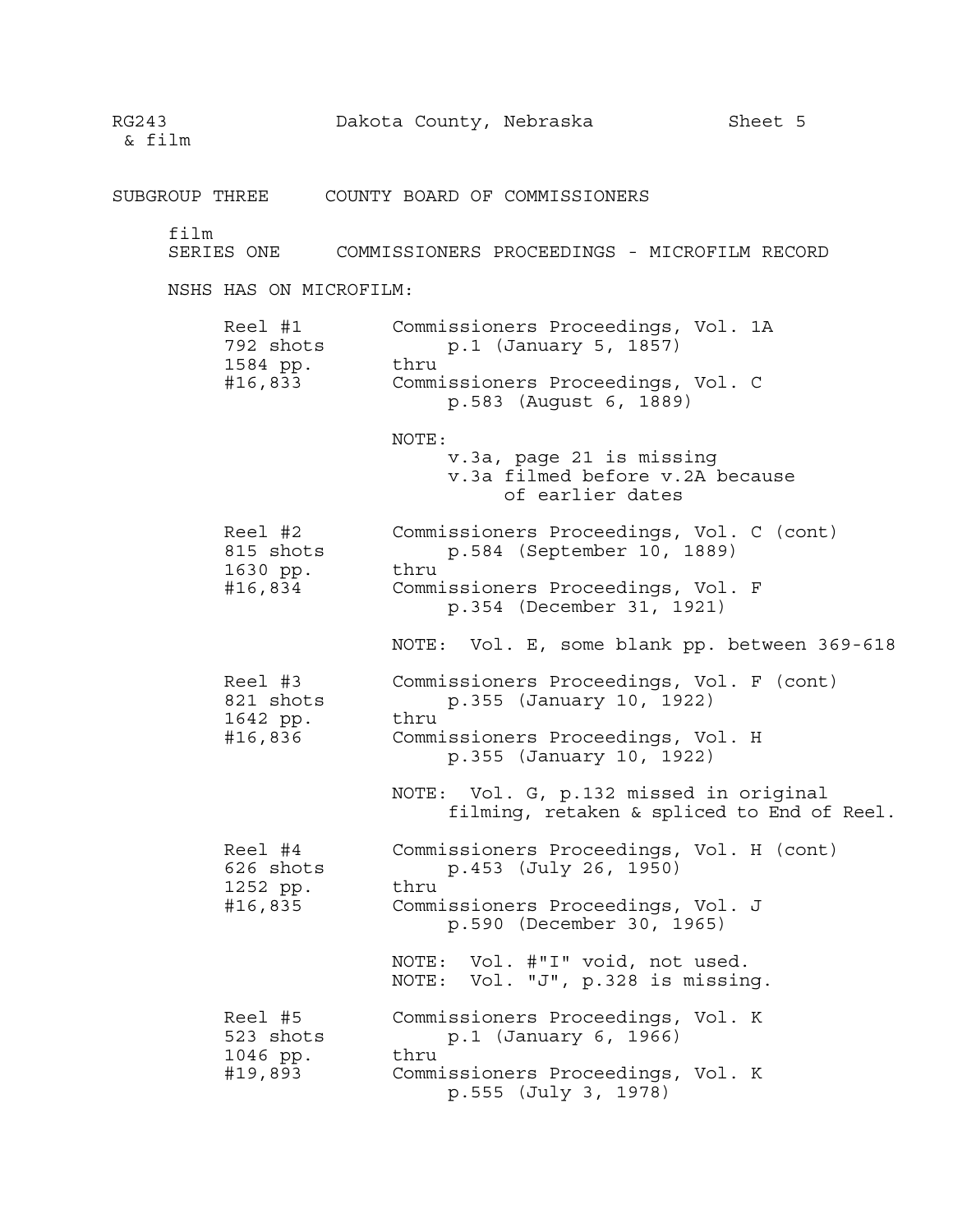SUBGROUP THREE COUNTY BOARD OF COMMISSIONERS (cont)

- SERIES TWO CORRESPONDENCE & SUPPLEMENTAL DOCUMENTS, 1869-1915
	- v.1-11 Commissioners Blotters, 1869-1915
	- b.1 School District Taxes, Enumerations Abstracts, Mill Levies, 1868-1887
	- v.12 Road Register, 1889-1909
- SUBGROUP FOUR COUNTY CLERK, 1857-1916
	- SERIES ONE MARRIAGE RECORDS

THERE ARE CURRENTLY NO MARRIAGE RECORDS FOR DAKOTA COUNTY ON FILE AT THE STATE ARCHIVES

SERIES TWO ELECTION RECORDS, 1883-1916

| $v.1 - 3$ | Abstracts of Votes Cast, 1883-1916 |  |
|-----------|------------------------------------|--|
| v.4       | Primary Election Record, 1907-1916 |  |
| v.5       | Voter Reqistration-Covington, 1867 |  |

SERIES THREE BOND RECORDS, 1867-1913

- v.1 Bond Record, 1867-1913 v.2 Notarial Record
- SERIES FOUR MISCELLANEOUS VOLUMES, 1857-1898
	- v.1 Miscellany, 1857-1898 incl. bills of sale, brands, bonds, etc.
- SUBGROUP FIVE REGISTER OF DEEDS, 1856-1863
	- SERIES ONE HOMESTEAD RECORDS, 1856-1863
		- v.1 Original Entries, 1858-1863 (Range 9E)
		- v.2 Land Claim Associations, 1856-1857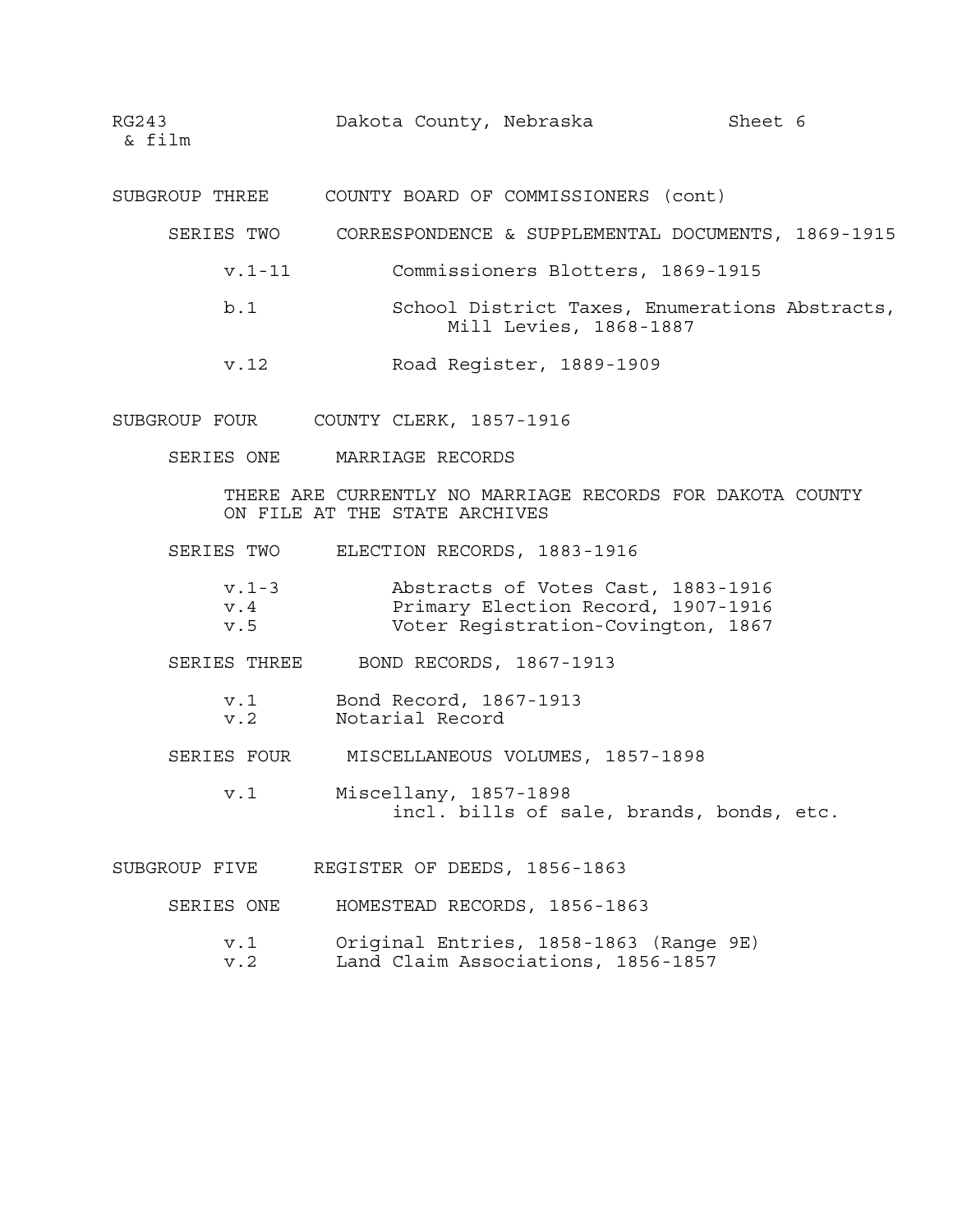Dakota County, Nebraska Sheet 7 RG243<br>& film

SUBGROUP SIX COUNTY SURVEYOR, 1860-1966

film

SERIES ONE SURVEY RECORDS, 1872-1966

v.1 Surveyor's Record, 1871-1966

film

SERIES TWO BRIDGE RECORDS, 1939

v.1 Inspections 1939

film

| SERIES THREE |  | ROAD RECORDS, 1860-1945 |  |
|--------------|--|-------------------------|--|
|              |  |                         |  |

| $v \ldotp 1$ |  | Road Record, 1884-1905 |
|--------------|--|------------------------|
| v.2          |  | Road Record, 1906-1945 |

v.3 Road Plats, 1860 (not on microfilm

NSHS HAS ON MICROFILM:

| Reel #1   | Series One, Survey Record, Vol. 1   |
|-----------|-------------------------------------|
| MP3114    | $c.1872 - 1966$                     |
| 737 shots | thru                                |
| 1474 pp.  | Series Three, Road Records, Vol. #2 |
| #16,837   | 1906-1945                           |

Reel #1 positive received 9/9/1977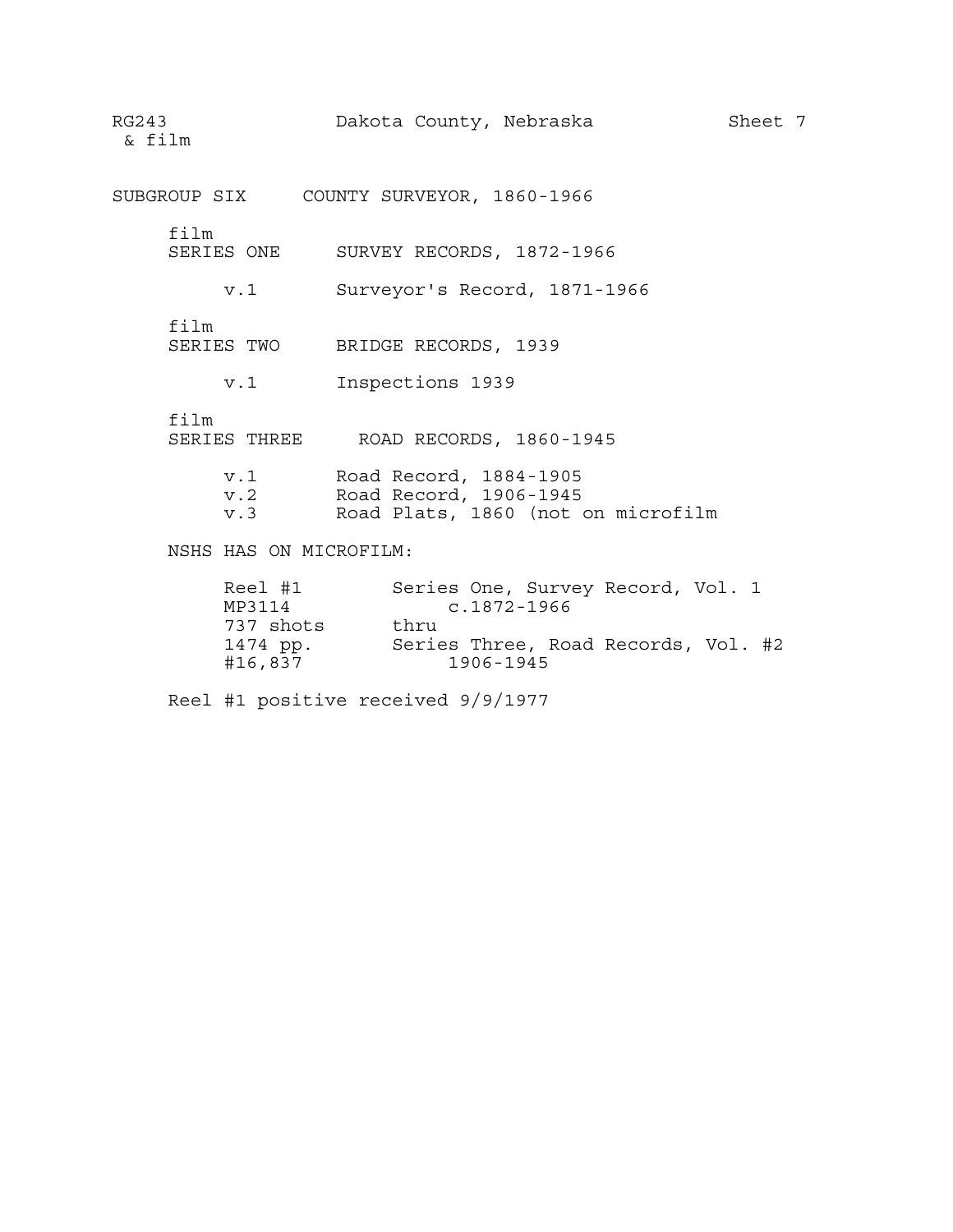SUBGROUP SEVEN COUNTY COURT, 1858-1914

SERIES ONE JUSTICE OF THE PEACE DOCKETS, 1871-1905

v.1-2 Justice Dockets, 1871-1901 v.3-4 Justice Dockets, 1895-1905

- SERIES TWO COURT CALENDARS & BAR DOCKETS, 1868-1877
	- v.1 Court Calendar, 1868-1871 v.2 Bar Calendar, 1873-1877
- SERIES THREE PROBATE RECORDS, 1858-1894
- v.1 Probate Record Vol. A-1, 1858-1860 v.2 Guardian Cases in Probate Court, 1858-1860 v.3 Probate Record, 1868-1889 v.4 Probate Docket A, 1871-1874 v.5 Probate Docket B, 1874-1875 v.6 Probate Docket C, 1875-1877 v.7 Inventory, Appraisement & Sale Bill Record, n.d. v.8 Probate Entry Book, 1892-1894 SERIES FOUR JUDGE'S DOCKETS, 1877-1902 v.1 Judge's Docket, 1877-1879 v.2 Judge's Docket #2, 1897-1902 SERIES FIVE MISCELLANEOUS VOLUMES, 1890-1914
	-
	- v.1 Court Clerk's volume, 1890-1892 v.2 Judge's Fee Book, 1896-1914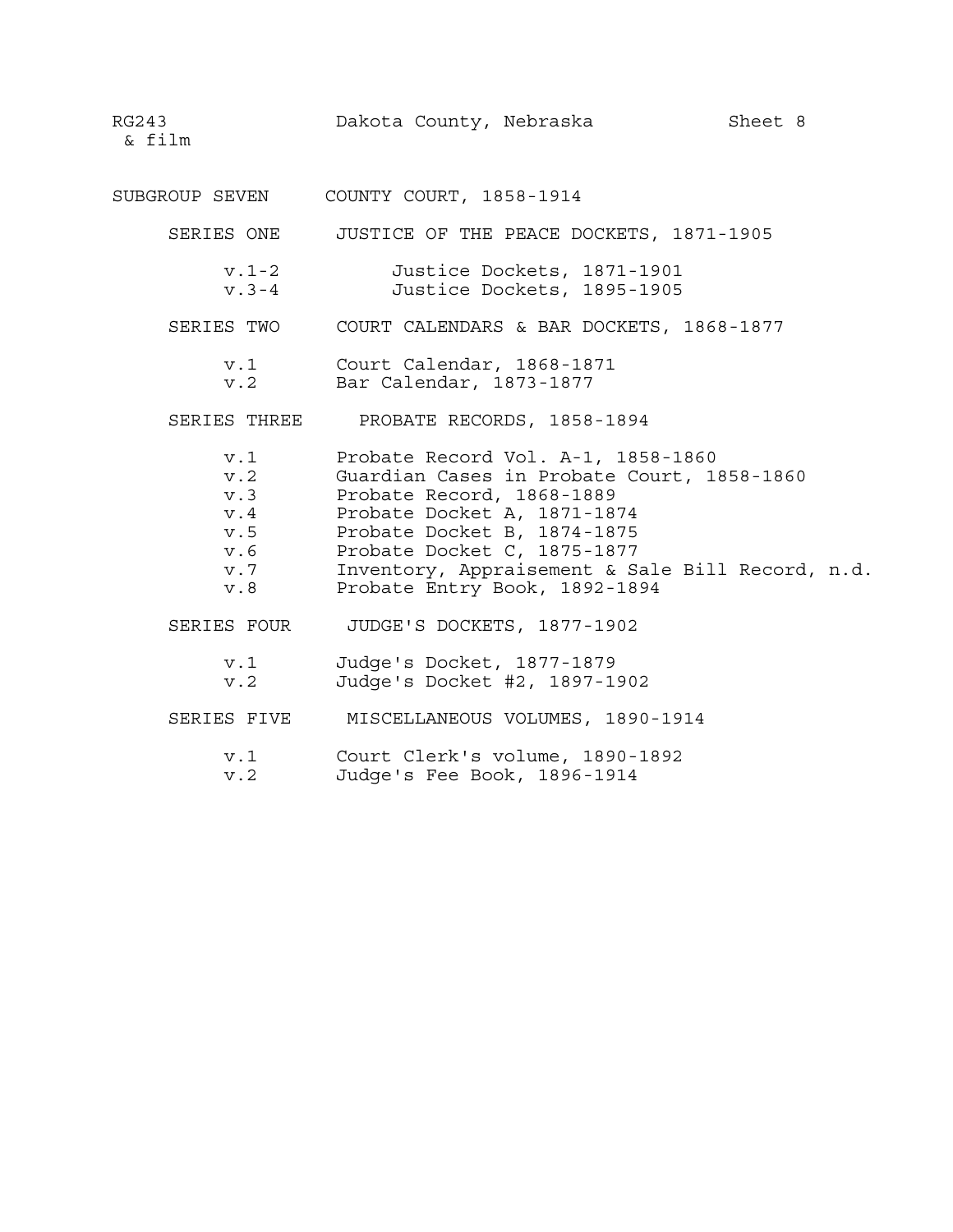SUBGROUP EIGHT DISTRICT COURT, 1860-1974

film

SERIES ONE NATURALIZATION RECORDS, 1862-1955

- Reel A Index to Naturalizations A-Z (incomplete)
- MF4165 #25,932 NOTE: Index is not complete for all volumes Patrons are encouraged to check all records thoroughly. Index seems to cover only early Naturalizations covered in Vol. #2.
- Vol. 1 Declarations of Intention, 1862-1873 NOTE: Not in chronological order.
- Vol. 2 Naturalization Record A, 1869-1906 NOTE: Declarations of Intention, pp.1-365 Final Papers, pp. 366-end of volume NOTE: Not in chronological order. NOTE: May be vol. referred to in index as Dakota Co. Cash Book C.C.Ky
- Vol. 3 Declarations of Intention, Vol. #1 #1 (Oct. 1906) - #100 (Dec. 1916)
- Vol. 4 Declarations of Intention, Vol. #2 #101 (Sept. 1916) - #200 (March 1920)
- Vol. 5 Declarations of Intention, Vol. #3 #201 (April 1920) - #285 (June 1929)
- Vol. 6 Declarations of Intention, Vol. #4 #286 (May 1931) - #338 (Dec. 1954) NOTE: Vol. #6 is microfilmed on Roll #3, out of order.
- Vol. 7 Final Papers (part of Naturalization Rec. A) p.366 (November 1871) - Oct. 11, 1880 and November 10, 1903
- Vol. 8 Naturalization Record, Vol. #2 January 1904 - October 1905 NOTE: p.1 is blank
- Vol. 9 Petition & Record, Vol. #1 #1 (Dec. 22, 1906) - #46 (Sept. 11, 1913)

NOTE: Vol. #9 is microfilmed on reel #4

Vol. 10 Petition & Record, Vol. #2 (missing or void)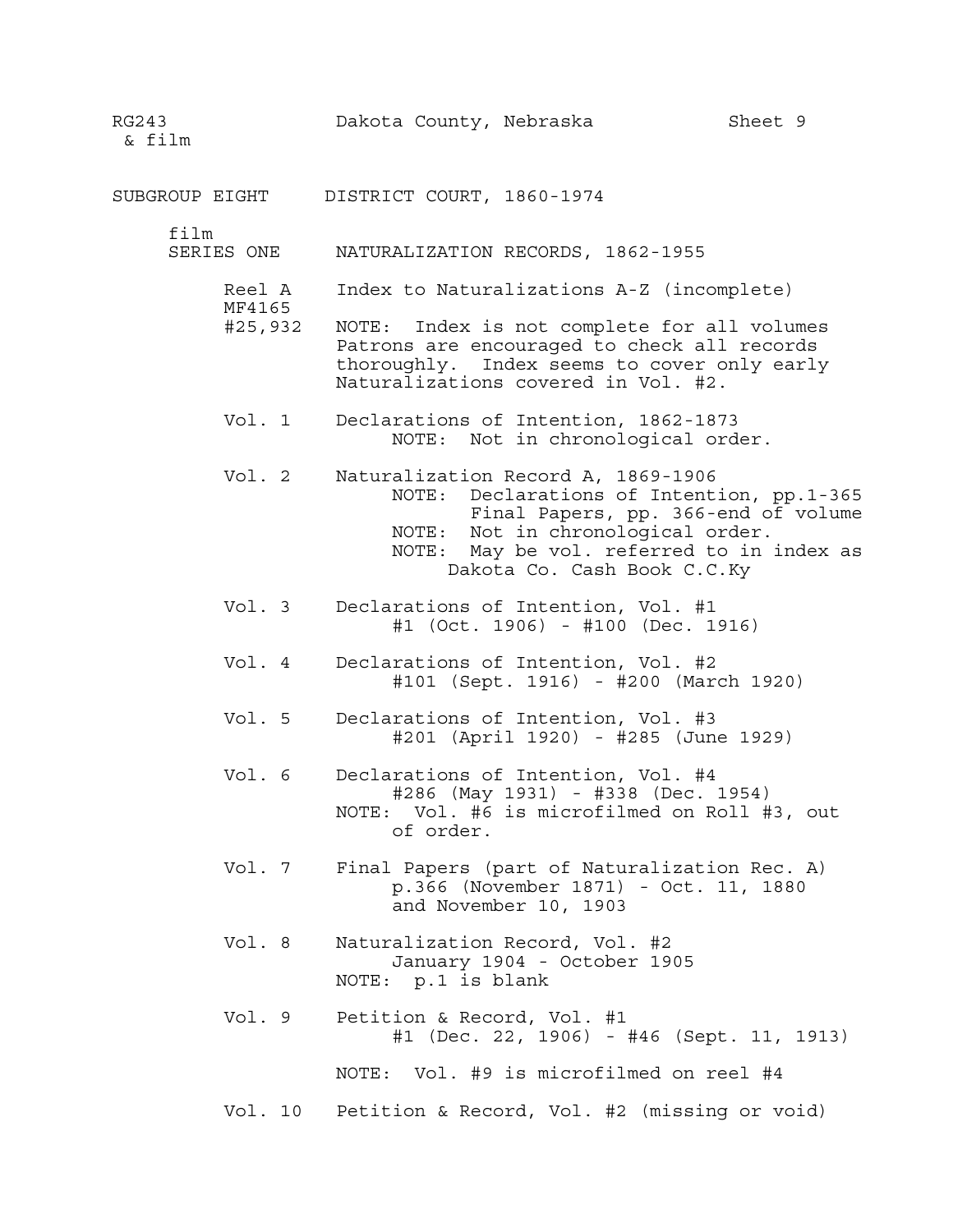RG243 Dakota County, Nebraska Sheet 10

SUBGROUP EIGHT DISTRICT COURT (cont)

film

SERIES ONE NATURALIZATIONS (cont)

- Vol. 11 Petition & Record, Vol. #3 #51 (Sept. 1913) - #150 (June 21, 1921) NOTE: #47 thru #50 are missing
- Vol. 12 Petition & Record, Vol. #4 #151 (June 1921) - #238 (Feb. 4, 1929)
- Vol. 13 Petition & Record, Vol. #5 #239 (Oct. 26, 1931) - #357 (6/2/1954)

NOTE: Microfilmed on Roll #3

Vol. 14 Miscellany incl. lists of Petitions Granted; general correspondence; & supplemental documents to Naturalizations.

NSHS HAS ON MICROFILM:

| Reel #1<br>MP3315<br>870 shots<br>1740 pp.<br>#18,753 | Declarations of Intention, Vol. #1, p.139<br>July 31, 1867<br>thru<br>Petition & Record, Vol. #4, p.42<br>#192 (July 14, 1923)                                                                                                                                                                                                                                                                                                                                                                                                                                |
|-------------------------------------------------------|---------------------------------------------------------------------------------------------------------------------------------------------------------------------------------------------------------------------------------------------------------------------------------------------------------------------------------------------------------------------------------------------------------------------------------------------------------------------------------------------------------------------------------------------------------------|
|                                                       | NOTE: Declarations, Vol. #1, pp. 1-138<br>are blank.<br>CORRECTION: Vol. #3, pp. 85-88 refilmed at<br>frame $#0734.$<br>NOTE:<br>Declarations, v.2, begins at frame #0050<br>Declarations, v.3, begins at frame #<br>Declarations, v.4, begins at frame #0237<br>Declarations, v.5, begins at frame #0308<br>Final Papers, v.1, begins at frame #0370<br>Final Papers, v.2, begins at frame #0464<br>Petition & Record, $v.1$ (see roll #4)<br>Petition & Record, v.2 - MISSING<br>Petition & Record, v.3, frame #0509<br>Petition & Record, v.4, frame #0763 |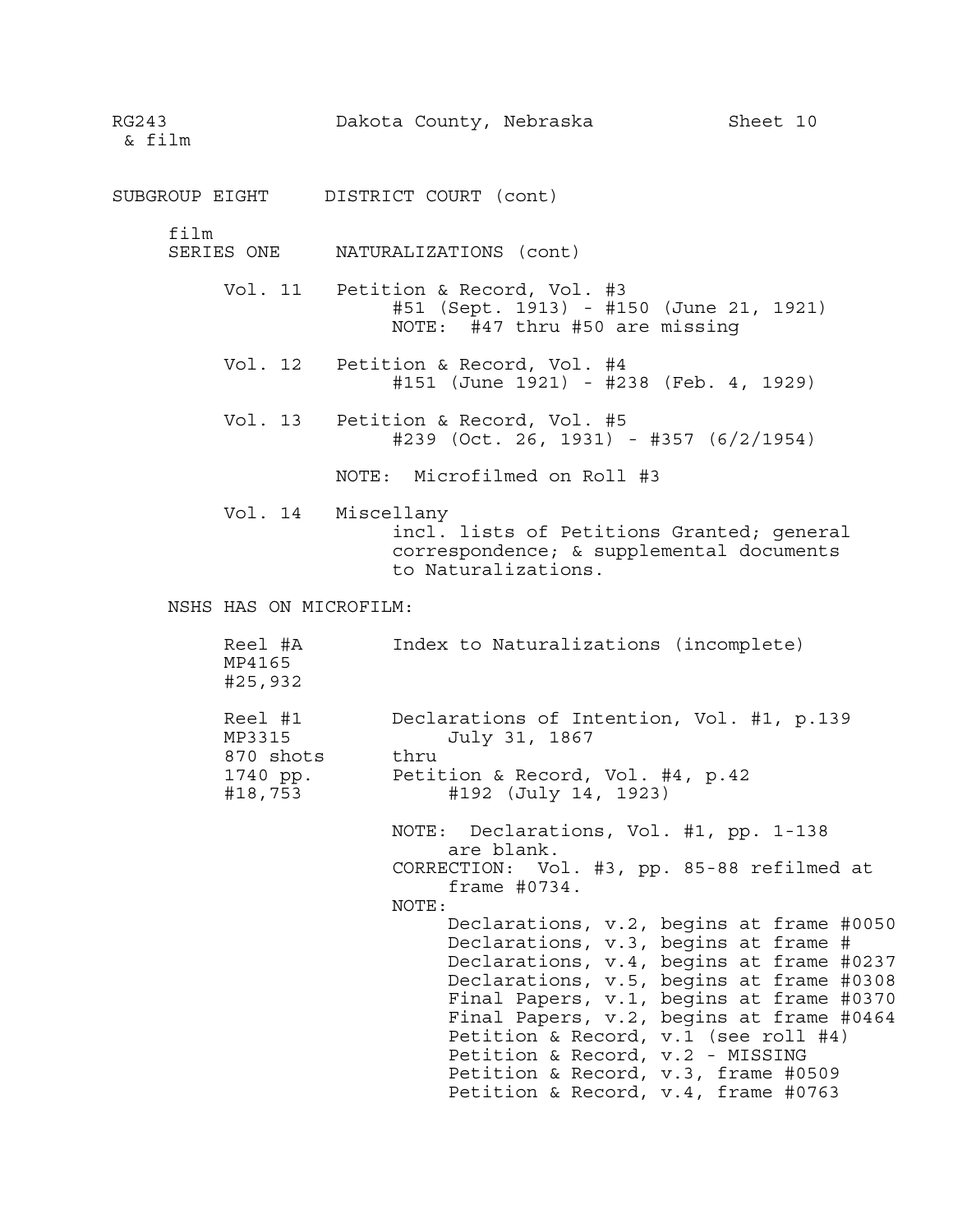RG243 Dakota County, Nebraska Sheet 11 & film SUBGROUP EIGHT DISTRICT COURT (cont) film SERIES ONE NATURALIZATION RECORDS (cont) Reel #2 Petition & Record, Vol. 4, p.43 MP3315 #193 (October 1, 1923) 121 shots thru 242 pp. Petition & Record, Vol. 4 complete #18,754 #238 (February 4, 1929) RETAKE: v.4, p.57, #207 Karl Svensson, retaken and spliced to end of reel. Reels #1 & #2 positives received 8/5/1980 Reel #3 Petition & Record, Vol. 5 MP3315 #286 (May 2, 1931) 359 shots thru 718 pp. Petition & Record, Vol. #5 complete #19,896 and Miscellany - Petitions Granted, 1930-1955 NOTE: Miscellany begins at frame #0335 Reel #3 positive received 8/4/1982 Reel #4 Petition & Record, Vol. #1 MP3315 #1 (December 22, 1906) 141 shots thru 282 pp. Petition & Record, Vol. #1 complete #20,013 #46 (September 11, 1913) and additional Miscellany. film SERIES TWO GENERAL INDEX TO DISTRICT COURT, 1860-1942 Vol. #1 1860-1905 Vol. #2 1899-1920<br>Vol. #3 1920-1931 1920-1931 Vol. #4 1931-1942 MICROFILM RECORD FOR SERIES TWO BEGINS ON NEXT PAGE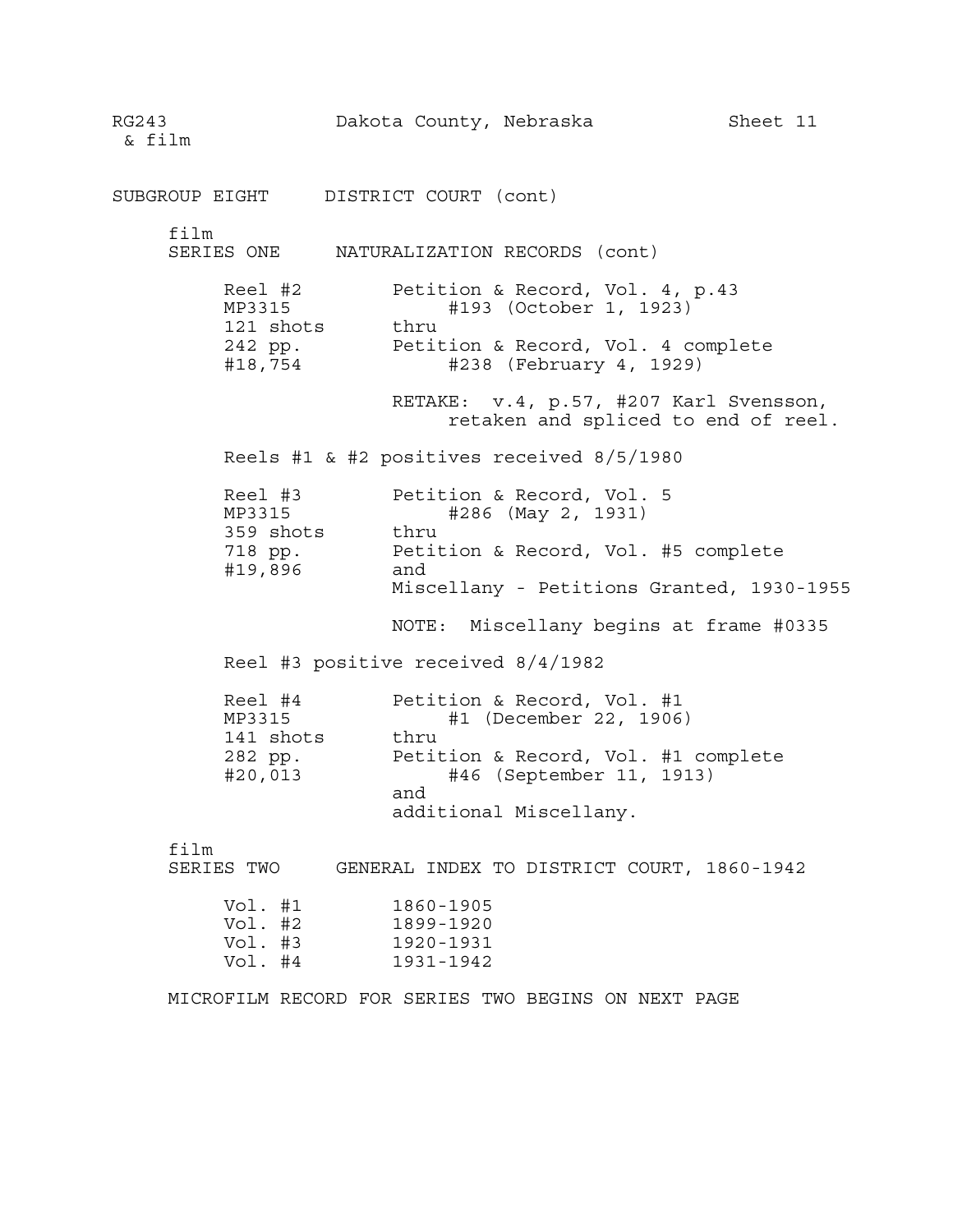RG243 Dakota County, Nebraska Sheet 12 & film SUBGROUP EIGHT DISTRICT COURT (cont) film SERIES TWO GENERAL INDEX - MICROFILM RECORD NSHS HAS ON MICROFILM: WELL ASSESSED A MANUSCRIPT ON MP3315 Roll #1 General Index, Vol. #1 "A" 778 shots 1556 pp. thru #19,894 General Index, Vol. #4 "H" NOTE: v.2 begins at frame #0178 v.3 begins at frame #0381 v.4 begins at frame #0606 Roll #2 General Index, Vol. #4 "I" 191 shots 382 pp. thru #19,895 General Index, Vol. #4 "Z" SERIES THREE APPEARANCE DOCKETS, 1867-1973 v.1-28 Appearance Dockets, c.1867 - June 11, 1973 SERIES FOUR COMPLETE RECORD, c.1867-1974 v.1-8 Complete Record, A-H (not inventoried) v.9-32 Complete Record, #1 thru #24 (not inventoried) SERIES FIVE DAILY JOURNAL, c.1867-1973 v.1-13 Daily Journals, A-M (received 1982) v.14-23 Daily Journals, N-W, 1936-1972 (received (1989) v.24-26 Daily Journals, X-Z, 1972-Apr. 3, 1973 (rec. 1992) v.27 Journal (unidentified) #1 (1954) v.28 Journal (unidentified) #2-A (1958-1961) Misc. received June 1982 Journal entries (1 envelope), n.d. Journal entries, Orders & Decrees, 1897-1909 SERIES SIX CIVIL & CRIMINAL CASE FILES, 1867-1973 Box 1 Civil & Criminal, Old Series - #1A thru #131A<br>Box 2 Civil & Criminal, Old Series - #131A thru #257A Box 2 Civil & Criminal, Old Series - #131A thru #257A Box 3 Civil & Criminal, Old Series - #258A thru 396A Box 4 Civil & Criminal, Old Series - #397A thru #530A MISSING: #407A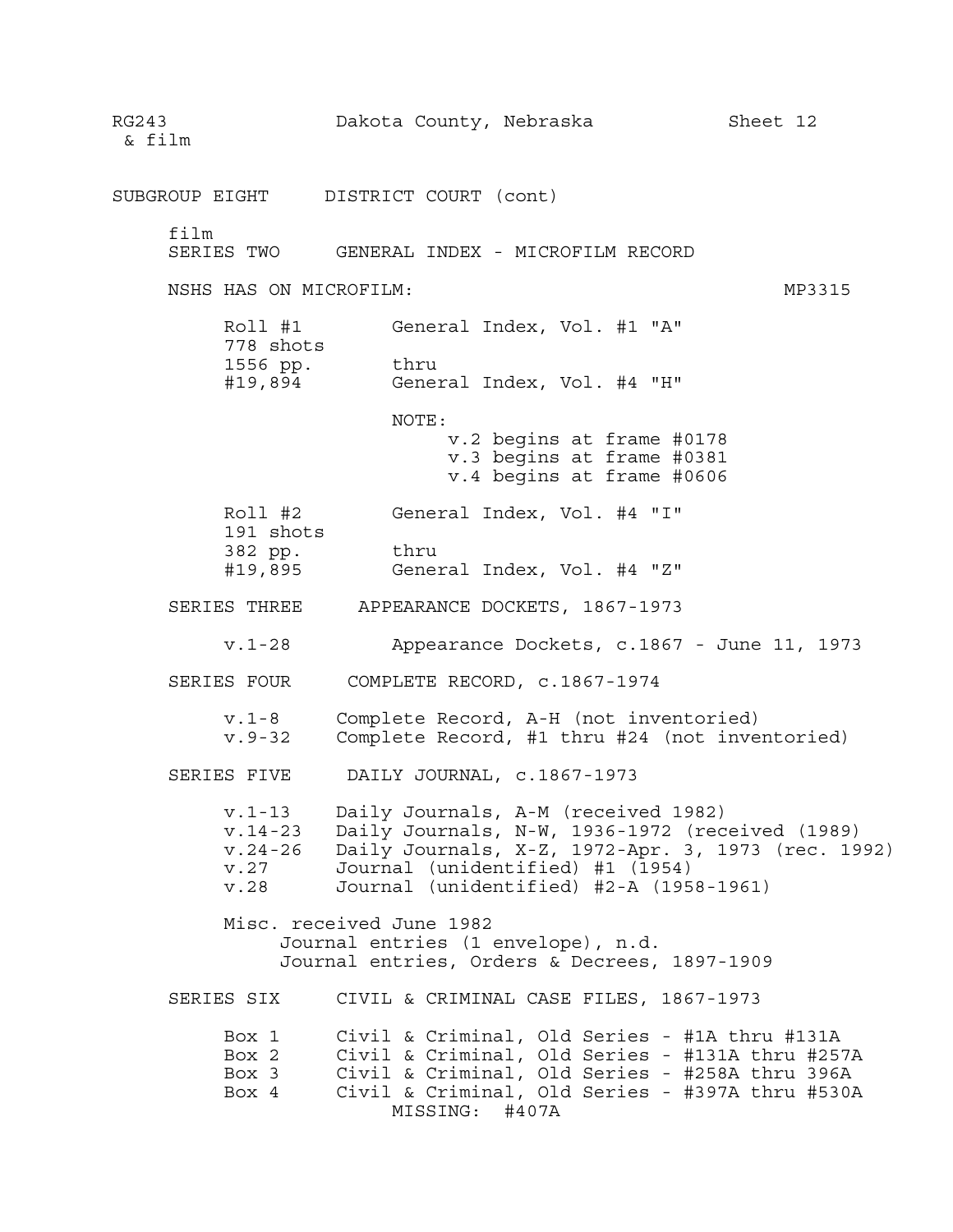- SUBGROUP EIGHT DISTRICT COURT
	- SERIES SIX CIVIL & CRIMINAL CASE FILES (cont)
		- Box 5 Civil & Criminal, Old Series #531A thru #637A MISSING: 633, 635 & 636
		- Box 6A New Series Civil, #1 thru #332 (MISSING) NOTE: #211 - #331 (see Criminal Case Files)
		- Box 6 Civil, #333 thru #495 MISSING: 345, 352, 353, 379, 395, 404, 409, 427, 441, 450, 461, 463
		- Box 7 Civil, #496 thru #599 MISSING: 497, 503-506, 524, 535, 542, 559, 562, 564, 583, 590-592
		- Box 8 Civil, #600 thru #696 MISSING: 601, 619, 654, 663, 696
		- Box 9 Civil, #697 thru #779 MISSING: #774
		- Box 10 Civil, #780 thru #885 MISSING: 782, 785, 787, 819, 831, 835-838, 841, 849, 860
		- Box 11 Civil, #886 thru #993 MISSING: 888, 912, 924, 944, 963, 967, 972, 985, 986, 989
		- Box 12 Civil, #994 thru #1086 MISSING: 996, 1026, 1032, 1041, 1046, 1048, 1064, 1067, 1076, 1083
		- Box 13 Civil, #1087 thru #1168 MISSING: 1096, 1100, 1113, 1119, 1159
		- Box 14 Civil, #1169 thru #1257 MISSING: 1223, 1224, 1254
		- Box 15 Civil, #1258 thru #1350 MISSING: #1290
		- Box 16 Civil, #1351 thru #1422 MISSING: 1385, 1402, 1407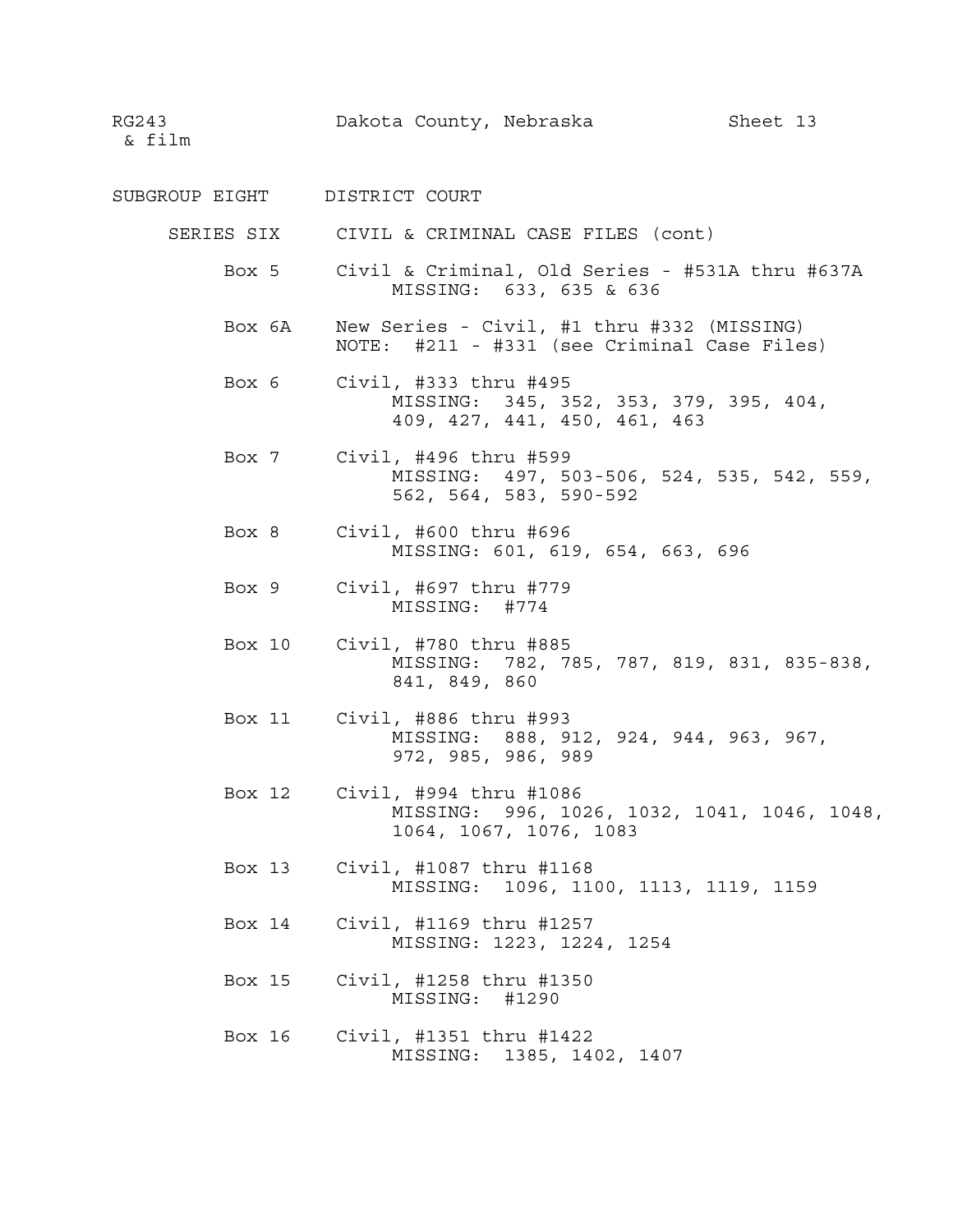SUBGROUP EIGHT DISTRICT COURT (cont)

SERIES SIX CIVIL & CRIMINAL CASE FILES (cont)

Box 17 Civil, #1423 thru #1501 MISSING: None

- Box 18 Civil, #1502 thru #1579 MISSING: #1569
- Box 19 Civil, #1580 thru #1679 MISSING: None
- Box 20 Civil, #1680 thru #1789 MISSING: #1760
- Box 21 Civil, #1790 thru #1875 MISSING: 1818 (see Criminal files), 1838
- Box 22 Civil, #1876 thru #1995 MISSING: 1933, 1972, 1975
- Box 23 Civil, #1996 thru #2074 MISSING: 2003, 2016, 2052
- Box 24 Civil, #2075 thru #2161 MISSING: #2147
- Box 25 Civil, #2162 thru #2284 MISSING: 2168, 2261
- Box 26 Civil, #2285 thru #2384 MISSING: 2293, 2308-2311, 2324, 2334, 2336, 2339, 2341-2343, 2346, 2351-2354, 2358 NOTE: Missing Files (see Criminal Cases)
- Box 27 Civil, #2385 thru #2483 MISSING: 2388, 2392-2396, 2403, 2414, 2415, 2444, 2450 NOTE: Missing Files (see Criminal Cases)
- Box 28 Civil, #2484 thru #2575 MISSING: 2505, 2525, 2547
- Box 29 Civil, #2576 thru #2674 MISSING: 2579, 2635, 2643, 2644
- Box 30 Civil, #2675 thru #2754 MISSING: None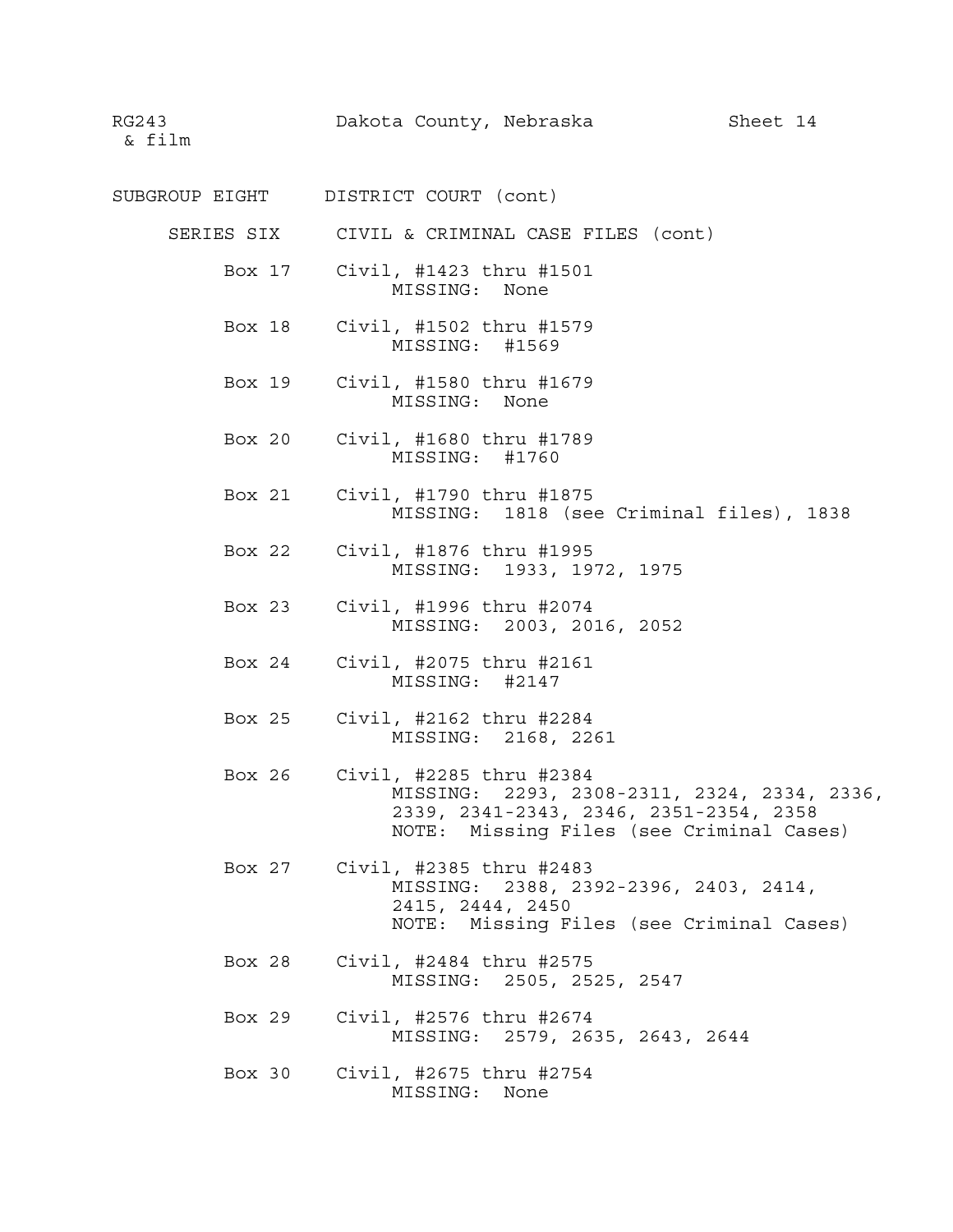- SUBGROUP EIGHT DISTRICT COURT
	- SERIES SIX CIVIL & CRIMINAL CASE FILES (cont)
		- Box 31 Civil, #2755 thru #2849 MISSING: None
		- Box 32 Civil, #2850 thru #2933 MISSING: #2861
		- Box 33 Civil, #2934 thru #2998 MISSING: 2949
		- Box 34 Civil, #2999 thru #3085 MISSING: None
		- Box 35 Civil, #3086 thru #3173 MISSING: None
		- Box 36 Civil, #3174 thru #3242 MISSING: None
		- Box 37 Civil, #3243 thru #3315 MISSING: 3264, 3314
		- Box 38 Civil, #3316 thru #3388 MISSING: 3328
		- Box 39 Civil, #3389 thru #3465 MISSING: 3393, 3404
		- Box 40 Civil, #3466 thru #3537 MISSING: None
		- Box 41 Civil, #3538 thru #3617 MISSING: None
		- Box 42 Civil, #3618 thru #3682 MISSING: None NOTE: #3631, 3652 (see box 62)
		- Box 43 Civil, #3683 thru #3759 MISSING: None NOTE: #3711 (see box 62)
		- Box 44 Civil, #3760 thru #3844 MISSING: 3783, 3787, 3802 NOTE: #3783 & 3787 (see box 62)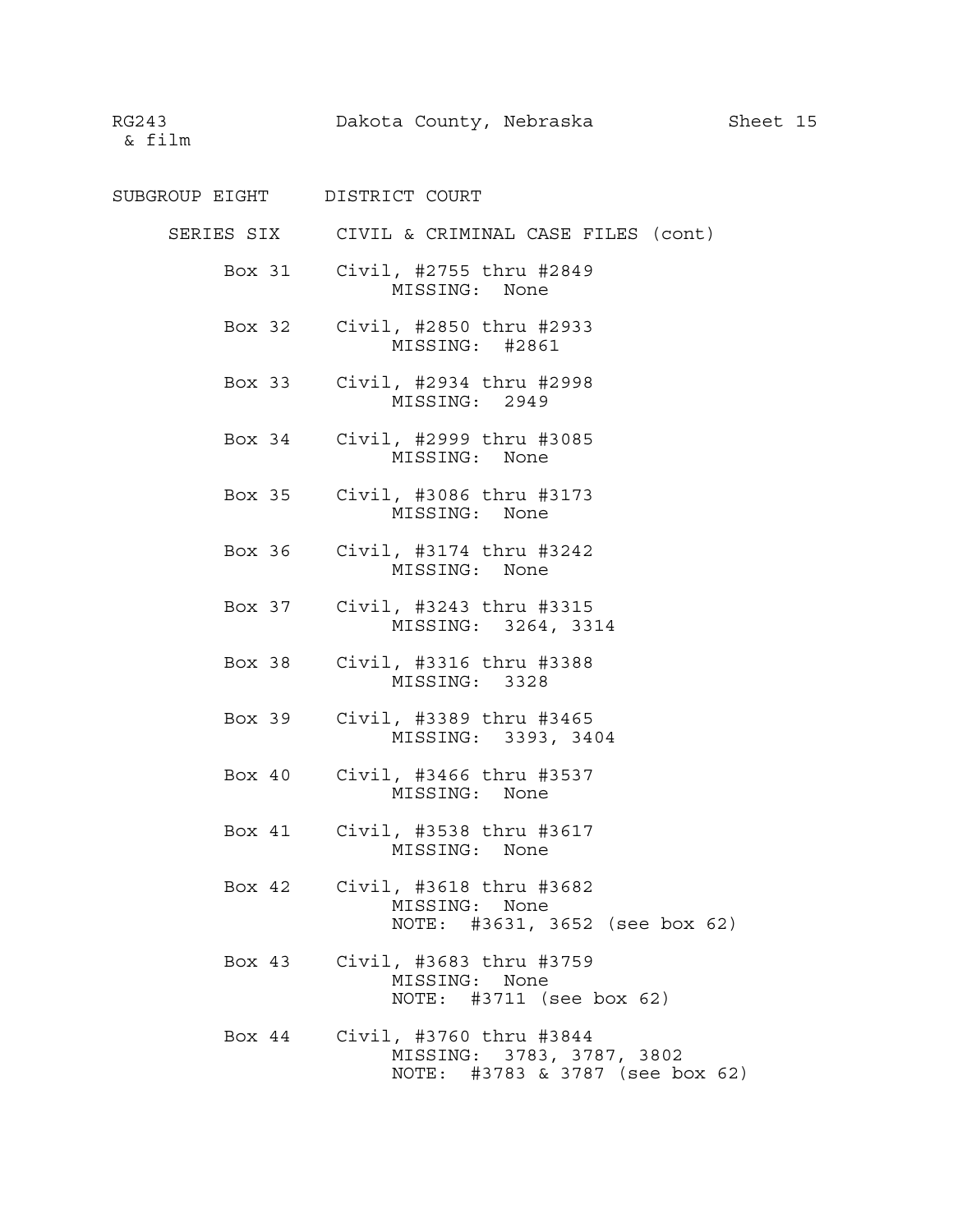- SUBGROUP EIGHT DISTRICT COURT (cont)
	- SERIES SIX CIVIL & CRIMINAL CASE FILES (cont)
		- Box 45 Civil, #3845 thru #3925 MISSING: #3902
		- Box 46 Civil, #3926 thru #3999 MISSING: #3936 thru #3941 (see box 59)
		- Box 47 Civil, #4000 thru #4055 MISSING: #4021
		- Box 48 Civil, #4056 thru #4117 MISSING: 4109, 4117
		- Box 49 Civil, #4118 thru #4184 MISSING: None
		- Box 50 Civil, #4185 thru #4245 MISSING: #4202 (see box 62)
		- Box 51 Civil, #4246 thru #4314 MISSING: #4254
		- Box 52 Civil, #4315 thru #4374 MISSING: None
		- Box 53 Civil, #4375 thru #4444 MISSING: 4375, 4378, 4410
		- Box 54 Civil, #4445 thru #4486 (1936) MISSING: None Criminal, #2311 thru #2450 MISSING: 2312-2323, 2325-2335, 2337-2338, 2340, 2344-2345, 2347-2350, 2355-2357, 2359-2387, 2389-2391, 2396-2402, 2404-2413, 2416-2443, 2445-2449
		- Box 55 Criminal, #211 thru #793 MISSING: 213-217, 219-225, 228, 230-233, 235-239, 243-245, 247-251, 253, 255, 257-259, 261-285, 287-293, 295-296, 300, 302-325, 327-328, 330, 332-343, 345-361, 366-379, 383-386, 390, 392, 395-396, 399-411, 415, 417-423, 426-431, 436-437, 439-443, 446-447, 449-451, 457-474, 477-480, 482-487, 489-490, 493, 495-497, 499-507, 510, 512-525, 529-553, 555-574, 576-619, 621-652, 654-697, 700-702, 705-707, 710-719, 725-773, 775-792,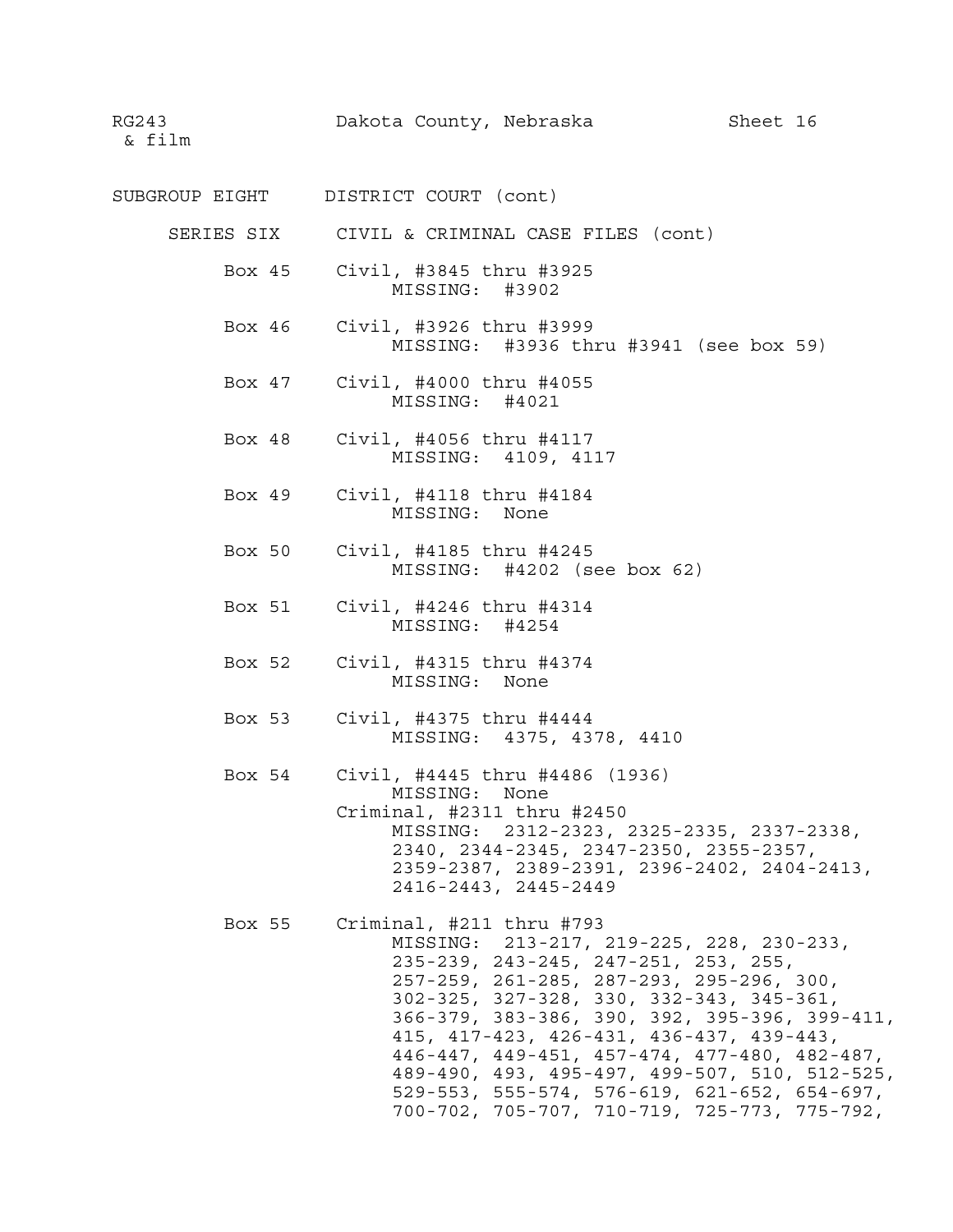SUBGROUP EIGHT DISTRICT COURT (cont)

SERIES SIX CIVIL & CRIMINAL CASE FILES (cont)

Box 56 Criminal, #794 thru #1723

MISSING: 796-809, 811-812, 816-851, 853, 855-866, 869-891, 893-895, 897-915, 917-937, 940-959, 963-973, 975-1005, 1007-1028, 1030-1058, 1060-1068, 1070-1072, 1074-1098, 1100-1105, 1107, 1110-1117, 1119-1121, 1123-1140, 1142-1150, 1152-1156, 1158-1162, 1164-1227, 1229-1268, 1270-1294, 1296-1316, 1318-1323, 1328-1343, 1345-1369, 1371-1398, 1400-1427, 1429-1443, 1445-1469, 1471-1472, 1474-1499, 1501-1552, 1555-1578, 1580-1590, 1592-1613, 1618, 1620-1628, 1630-1653, 1655-1656, 1658-1659, 1661-1663, 1665-1691, 1697, 1699, 1707, 1710-1716, 1718-1722

|  | Box 57 Criminal, #1723 thru #2310            |
|--|----------------------------------------------|
|  | MISSING: 1723-1725, 1727-1729, 1731-1732,    |
|  | 1734-1742, 1745, 1747-1751, 1754-1773,       |
|  | 1775-1785, 1787-1812, 1814-1817, 1819-1821,  |
|  | 1823-1830, 1832-1862, 1864-1877, 1880-1881,  |
|  | 1883-1892, 1895-1904, 1906-1912, 1914-1936,  |
|  | 1940-1946, 1948-1953, 1955-1973, 1975,       |
|  | 1978-2001, 2003, 2008-2019, 2024-2026,       |
|  | 2031-2033, 2037-2046, 2048-2059, 2061-2062,  |
|  | 2064, 2066-2111, 2114, 2116-2117, 2119-2120, |
|  | 2122-2152, 2154-2165, 2167-2176, 2178-2183,  |
|  | 2185, 2189-2190, 2192-2194, 2198-2206,       |
|  | 2211-2213, 2215-2219, 2223-2227, 2231-2235,  |
|  | 2239-2241, 2243-2249, 2251-2268, 2270-2272,  |
|  | 2274-2276, 2278-2281, 2285-2292, 2294-2307   |

NOTE: Criminal may still be mixed with Civil #2308 thru #4486

- Box 58 School Tax, 1922-1934 Misc. Filings, 1917-1924 Transcripts from Madison Co., 1918-1919
- Box 59 Civil, #3936 thru #3941
- Box 60 Miscellaneous Criminal Depositions
- Box 61 Scavenger Tax Suit files, 1931
- Box 62 Bank Receiverships:
	- 3631, 3711, 3783, 3787, 3952, 4202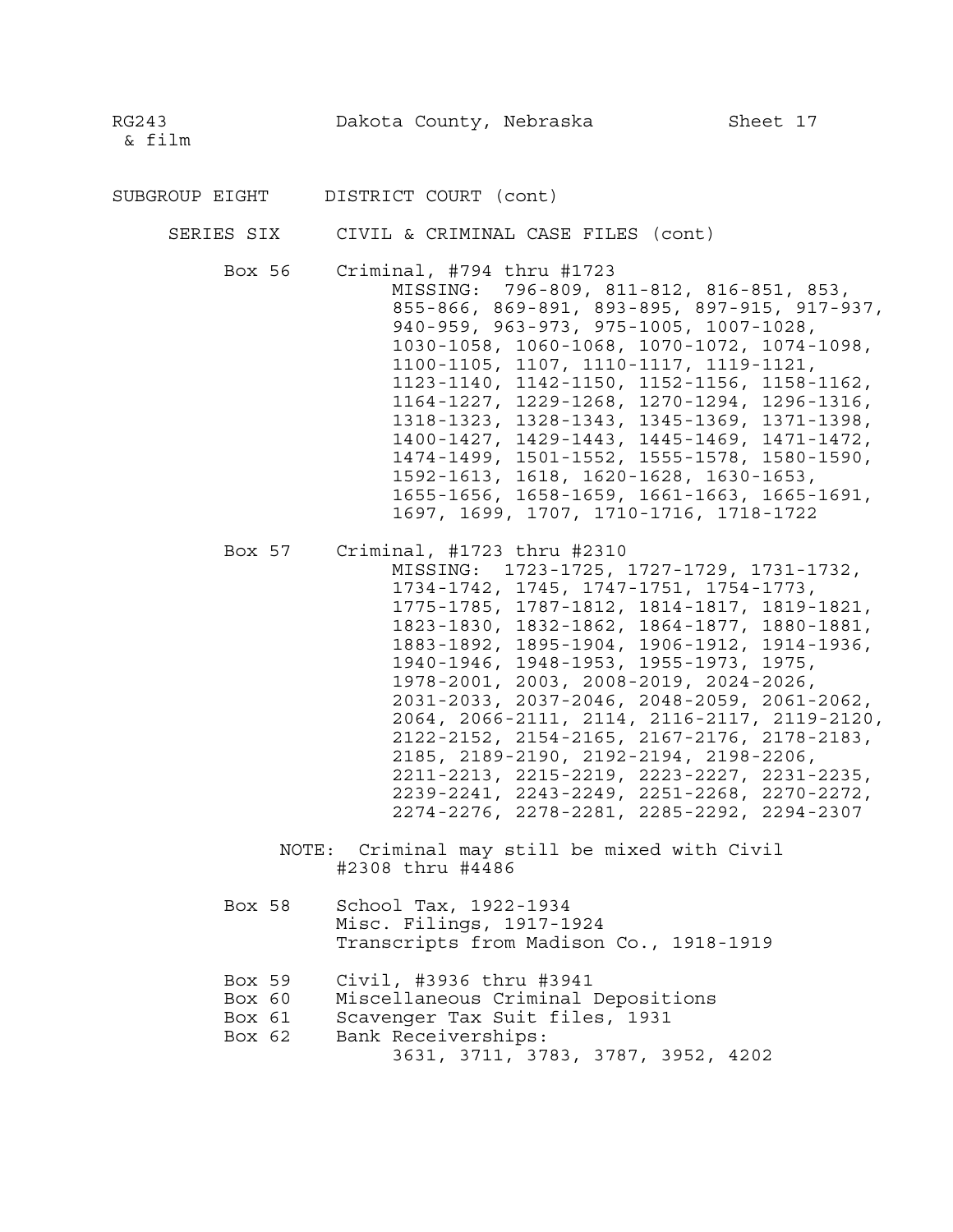SUBGROUP EIGHT DISTRICT COURT (cont)

SERIES SIX CIVIL & CRIMINAL CASE FILES (cont)

- Boxes 63-106 Case Files, #4487 thru #7289 (1936-1966) Accessioned 1989 (not inventoried) (44 boxes)
- Boxes 107-132 Case Files, #7290 thru #8888 (1966-1973) Accessioned 1992 (not inventoried) (26 boxes) Retained by Court: (Divorces) 7338, 7415, 7512, 7596, 7598, 7613, 7677, 7800, 7819, 7824, 7852, 7928, 7964, 8108, 8109, 8114, 8473, 8491,

8853, 8857, 8864, 8883

8577, 8582, 8691, 8752, 8814, 8834,

SERIES SEVEN TRIAL DOCKETS & COURT CALENDARS, n.d.-1974

| $v.1-5$    | Court Calendars #1-#5     |
|------------|---------------------------|
| v.6        | Court Calendar #6 MISSING |
| $v.7 - 10$ | Court Calendars #7-#10    |

- v.11 Bar Calendar #1
- v.12-21 Trial Dockets #1 #10 MISSING v.22-24 Trial Dockets, #11-#13 (rec. 1982) v.25-31 Trial Dockets (7 vols.), received 1989 v.32-33 Trial Dockets #24 & #25, 1965-Sept 26, 1974

SERIES EIGHT JUDGEMENT & EXECUTION DOCKETS

| v.1     | Transcripts of Judgement A-G |
|---------|------------------------------|
| v.2     | Transcripts of Judgement H-R |
| v.3     | Transcripts of Judgement S-W |
| $v.4-6$ | Execution Dockets, v.1-3     |

SERIES NINE STATE TAX SUIT, 1905-1931

NOTE: See also Scavenger Tax Records

| $v.1-4$ | State Tax Suit Record                  |
|---------|----------------------------------------|
| Item 1  | Proof of Publication, 1912             |
| v.5     | Final Notice Record #1                 |
| v.6     | Confirmation Record #1                 |
| v.7     | Moratorium Record #1                   |
| v.8     | Scavenger Tax Record, #42 thru #505    |
| v.9     | Scavenger Tax Record, #506 thru #1107  |
| v.10    | Scavenger Tax Record, #1104 thru #1399 |
| v.11    | Scavenger Tax Record, #1396 thru #1964 |